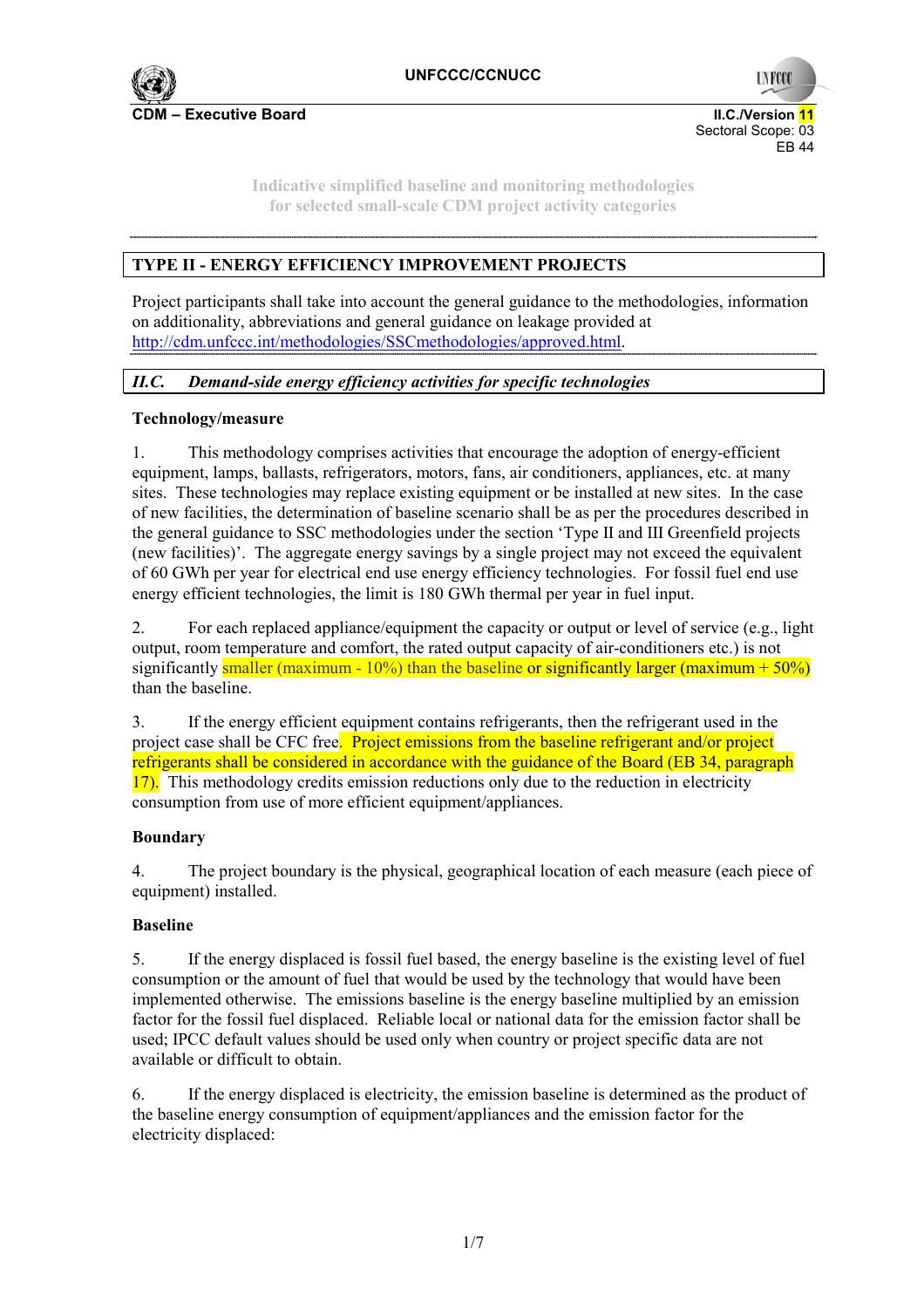

EB 44

**UNFCC** 

Sectoral Scope: 03

*II.C. Demand-side energy efficiency activities for specific technologies (cont)*

$$
BE_y = E_{BL,y} * EF_{CO2, ELEC,y}
$$
 (1)

$$
E_{BL,y} = \sum_{i} (n_i * p_i * o_i) / (1 - l_y)
$$
 (2)

Where:

| Baseline emissions in year $y$ (tCO <sub>2e</sub> )                                                                                                                                                                                                                                                                                                                                                                                                                                                                                                                                                                                                                                                                                                                                                                                                                                                                                                                                                                       |  |  |
|---------------------------------------------------------------------------------------------------------------------------------------------------------------------------------------------------------------------------------------------------------------------------------------------------------------------------------------------------------------------------------------------------------------------------------------------------------------------------------------------------------------------------------------------------------------------------------------------------------------------------------------------------------------------------------------------------------------------------------------------------------------------------------------------------------------------------------------------------------------------------------------------------------------------------------------------------------------------------------------------------------------------------|--|--|
| Energy consumption in the baseline in year $y$ (kWh)                                                                                                                                                                                                                                                                                                                                                                                                                                                                                                                                                                                                                                                                                                                                                                                                                                                                                                                                                                      |  |  |
| Emission factor in year $y$ calculated in accordance with the provisions in AMS-I.D<br>(tCO <sub>2</sub> /MWh)                                                                                                                                                                                                                                                                                                                                                                                                                                                                                                                                                                                                                                                                                                                                                                                                                                                                                                            |  |  |
| Sum over the group of " <i>i</i> " devices (e.g. 40W incandescent bulb, 5hp motor)<br>replaced, for which the project energy efficient equipment is operating during the<br>year, implemented as part of the project activity                                                                                                                                                                                                                                                                                                                                                                                                                                                                                                                                                                                                                                                                                                                                                                                             |  |  |
| Number of devices of the group of "i" devices (e.g. 40W incandescent bulb, 5hp<br>motor) replaced, for which the project energy efficient equipment is operating during<br>the year                                                                                                                                                                                                                                                                                                                                                                                                                                                                                                                                                                                                                                                                                                                                                                                                                                       |  |  |
| Power of the devices of the group of " <i>i</i> " baseline devices (e.g. 40W incandescent<br>bulb, 5hp motor). In the case of a retrofit activity, "power" is the weighted average<br>of the devices replaced. In the case of new installations, "power" is the weighted<br>average of devices on the market                                                                                                                                                                                                                                                                                                                                                                                                                                                                                                                                                                                                                                                                                                              |  |  |
| Average annual operating hours of the devices of the group of "i" baseline devices                                                                                                                                                                                                                                                                                                                                                                                                                                                                                                                                                                                                                                                                                                                                                                                                                                                                                                                                        |  |  |
| Average annual technical grid losses (transmission and distribution) during year $y$ for<br>the grid serving the locations where the devices are installed, expressed as a fraction.<br>This value shall not include non-technical losses such as commercial losses (e.g.,<br>theft/pilferage). The average annual technical grid losses shall be determined using<br>recent, accurate and reliable data available for the host country and cannot exceed<br>0.2 for rural areas and 0.15 for non-rural areas. This value can be determined from<br>recent data published either by a national utility or an official governmental body.<br>Reliability of the data used (e.g. appropriateness, accuracy/uncertainty, especially<br>exclusion of non technical grid losses) shall be established and documented by the<br>project participant. A default value of 0.1 shall be used for average annual technical<br>grid losses, if no recent data are available or the data cannot be regarded accurate and<br>reliable. |  |  |
|                                                                                                                                                                                                                                                                                                                                                                                                                                                                                                                                                                                                                                                                                                                                                                                                                                                                                                                                                                                                                           |  |  |

7. For project activities that seek to retrofit or modify an existing unit or equipment resulting in an increase in capacity, the determination of the baseline scenario for the incremental capacity shall be based on the procedures described in the general guidance to SSC methodologies under the sections 'retrofit' and 'capacity increase'.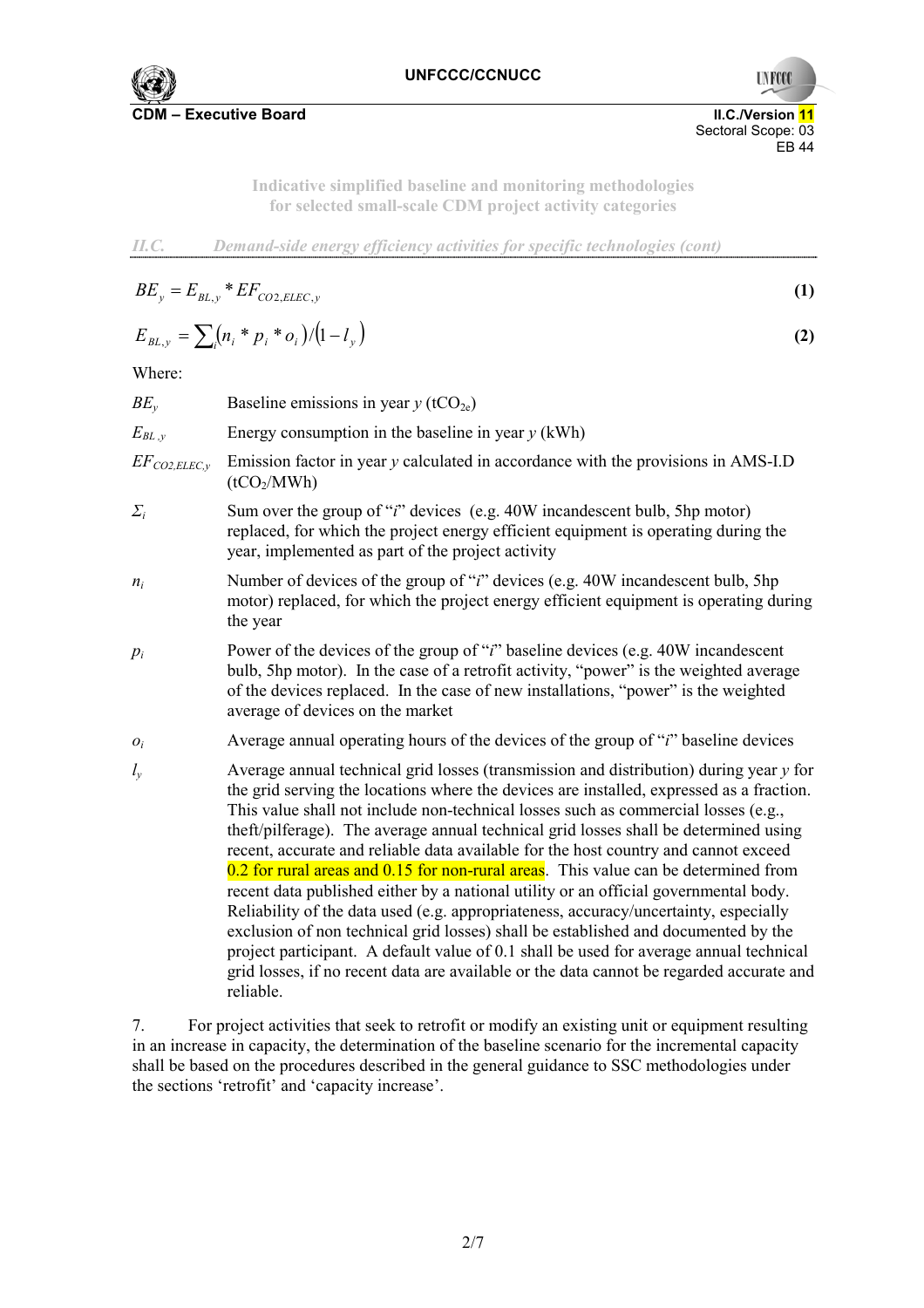

**UNFCC**  Sectoral Scope: 03 EB 44

> **Indicative simplified baseline and monitoring methodologies for selected small-scale CDM project activity categories**

*II.C. Demand-side energy efficiency activities for specific technologies (cont)*

## **Project Activity Emissions**

8. Project emissions consist of electricity and/or fossil fuel used in the project equipment, determined as follows.

$$
PE_y = EP_{Pj,y} * EF_{CO2,y} \tag{3}
$$

Where:

 $PE<sub>v</sub>$  Project emissions in year *y* (tCO<sub>2</sub>e)

- *EPJ, y* Energy consumption in project activity in year *y*. This shall be determined *ex post* based on monitored values
- $EF_{CO2, v}$  Emission factor for electricity or thermal baseline energy. The emissions associated with grid electricity consumption should be calculated in accordance with the procedures of AMS-I.D. For fossil fuel displaced reliable local or national data for the emission factor shall be used; IPCC default values should be used only when country or project specific data are not available or difficult to obtain.

Project energy consumption in case of project activities that displace grid electricity is determined as follows using the data of the project equipment:

$$
E_{pJ,y} = \sum_i (n_i * p_i * o_i) / (1 - l_y)
$$

9. The use of refrigerant in the energy efficient project equipment includes the initial charge of refrigerant before starting the operation of the new equipment and refrigerant used during the lifetime of the equipment to replace refrigerant that has leaked during operation or service. As a conservative simplification, it is assumed that all refrigerant used in the new equipment is released to the atmosphere. Moreover, the initial charge of refrigerant of the new equipment is accounted for over the first crediting period. All GHGs as defined per Article 1, paragraph 5 of the Convention shall be considered as per the guidance by the Board<sup>1</sup>.  $PE_{ref,y}$  is calculated as follows:

$$
PE_{ref,y} = ((Q_{ref,PJ,start}/CP) + Q_{ref,PJ,y}) \times GWP_{ref,pJ} + Q_{ref,BL} \times GWP_{ref,BL}
$$
\n(4)

Where:

*PE<sub>refy</sub>* Project emissions from physical leakage of refrigerant from the project equipment in  $\frac{\text{year } v \text{ (t CO}_2 \text{ e/yr)}}{v}$ *Q<sub>ref,PJ,start* Quantity of refrigerant charge in the project equipment at its start of operation</sub> (tonnes)

 $\overline{a}$ <sup>1</sup> Paragraph 17 of report of EB34.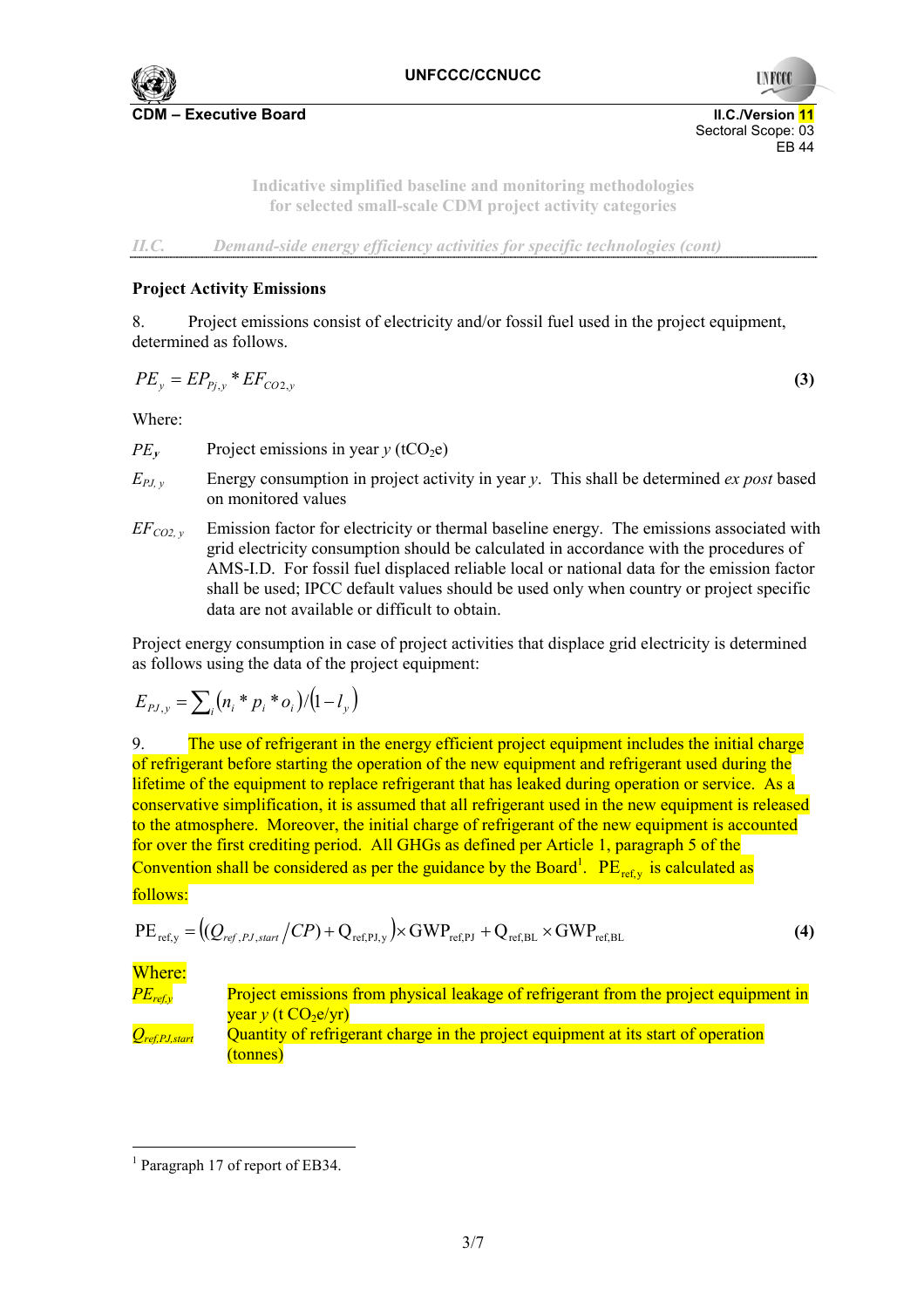



**Indicative simplified baseline and monitoring methodologies for selected small-scale CDM project activity categories** 

*II.C. Demand-side energy efficiency activities for specific technologies (cont)*

| $Q_{ref, PJ, v}$                             | Average annual quantity of refrigerant used in year $\nu$ to replace refrigerant that has |  |  |
|----------------------------------------------|-------------------------------------------------------------------------------------------|--|--|
|                                              | leaked in year y (tonnes/year). Values from Chapter 7: Emissions of fluorinated           |  |  |
|                                              | substitutes for Ozone depleting substances, Volume 3, Industrial Processes and            |  |  |
|                                              | <b>Product Use, 2006 IPCC Guidelines for National Greenhouse Gas</b>                      |  |  |
|                                              | Inventories may be used                                                                   |  |  |
| $GWP_{ref, PJ}$                              | Global Warming Potential of the refrigerant that is used in the project equipment         |  |  |
|                                              | $(t CO2e/t$ refrigerant)                                                                  |  |  |
| $Q_{ref,BL}$                                 | The total amount of refrigerant in the baseline equipment not recovered or recovered      |  |  |
|                                              | but not recycled, reclaimed or destroyed (tonnes/yr).                                     |  |  |
| $\overline{\mathrm{GWP}}_{\mathrm{ref, BL}}$ | Global Warming Potential of the baseline refrigerant ( $t \text{CO}_2$ e/t refrigerant)   |  |  |
| $\overline{CP}$                              |                                                                                           |  |  |
|                                              | The number of years in the first Crediting period (years)                                 |  |  |

**(5)** 

## **Leakage**

10. If the energy efficiency technology is equipment transferred from another activity, leakage is to be considered.

## **Monitoring**

11. The emission reduction achieved by the project activity shall be determined as the difference between the baseline emissions and the project emissions and leakage.

$$
ER_{y} = ((BE_{y} - PE_{y}) \times BP) - LE_{y}
$$
\n(6)

Where:

 $\overline{a}$ 

*ER<sub>v</sub>* Emission reductions in year  $y$  (tCO<sub>2</sub>e)

- $LE<sub>v</sub>$  Leakage emissions in year  $\gamma$  (tCO<sub>2</sub>e)
- BP Baseline penetration factor<sup>2</sup>. For example: In the case of replacing incandescent lamp with CFL,  $BP = 1 - (\# \text{ of pieces of screw-in or lock-in efficient lighting equipment/total } \# \text{ of pieces})$ of screw-in or lock-in lighting equipment), based on *ex ante* representative sample survey; BP is only applicable to 'Project Activity under Programme of Activities (CPA of PoA)' and in other cases set BP to '1.0'

12. If the devices installed replace existing devices, the number and "power" of a representative sample of the replaced devices shall be recorded in a way to allow for a physical verification by  $\widehat{DOE}^3$ .

 $2^2$  Baseline Penetration factor captures the penetration of the project technology in the baseline situation. This factor is only applicable for project activities under a program of activities i.e. CPA of a PoA.

 $3$  This shall be monitored while replacement is underway to avoid, e.g., that 40W lamps are recorded as 100W lamps, greatly inflating the baseline.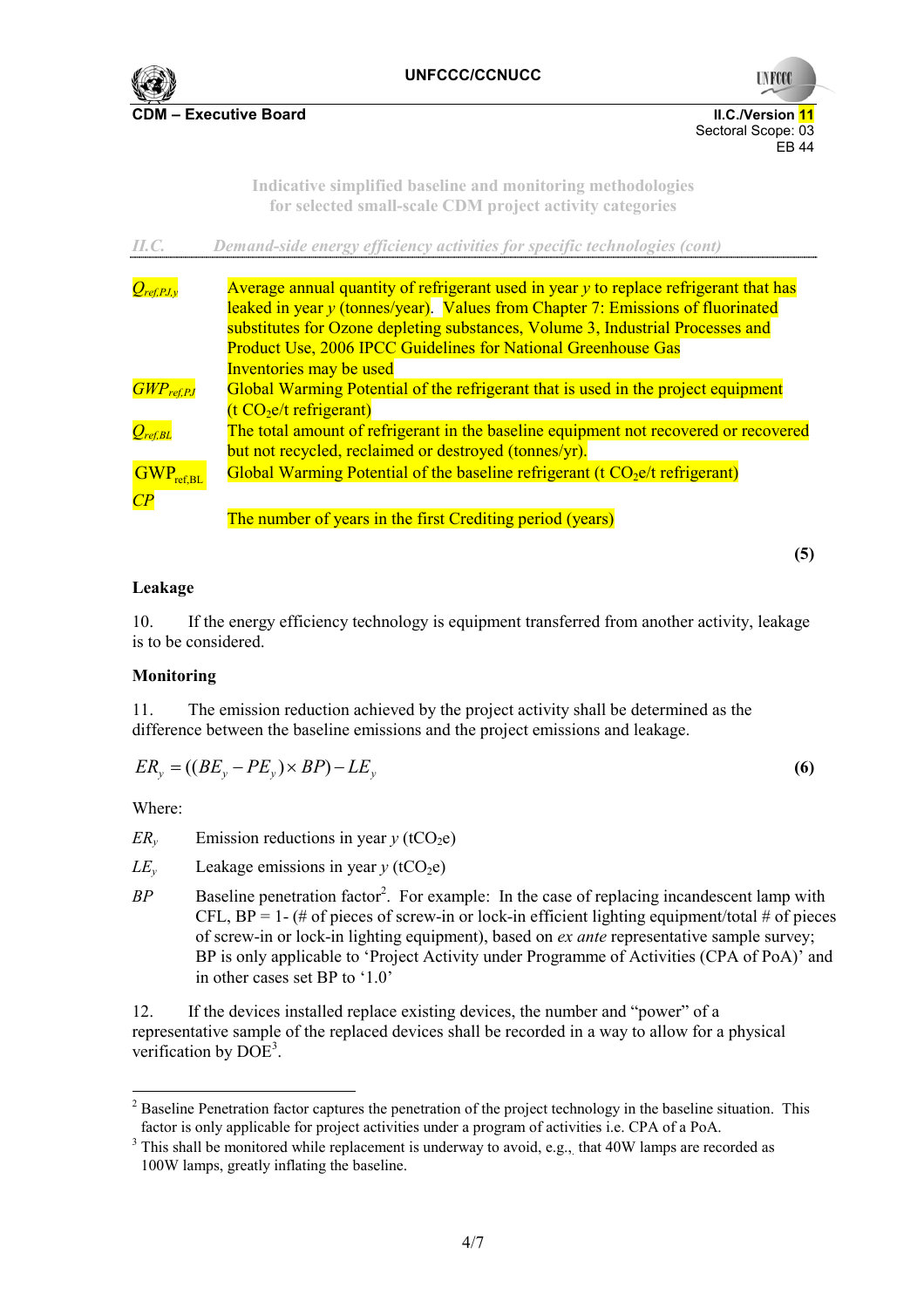

**UNFCC**  Sectoral Scope: 03 EB 44

> **Indicative simplified baseline and monitoring methodologies for selected small-scale CDM project activity categories**

*II.C. Demand-side energy efficiency activities for specific technologies (cont)*

13. If the devices installed have a constant current (ampere) characteristics, monitoring shall consist of monitoring either the "power" and "operating hours" or the "energy use" of the devices installed using an appropriate method. Appropriate methods include:

(a) Recording the "power" of the device installed (e.g., lamp or refrigerator) using nameplate data or bench tests of a sample of the units installed and metering a sample of the units installed for their operating hours using run time meters;

OR

(b) Metering the "energy use" of an appropriate sample of the devices installed.

14. In either case, monitoring shall include annual checks of a sample of non-metered systems to ensure that they are still operating.

15. If the devices have variable current (ampere) characteristics, monitoring shall consist of metering the "energy use" of an appropriate sample of the devices installed. Monitoring shall also include annual checks of a sample of non-metered systems to ensure that they are still operating.

#### **Project activity under a programme of activities**

 $\overline{a}$ 

The following conditions apply for use of this methodology in a project activity under a programme of activities:

16. In case the project activity involves the replacement of equipment, and the leakage effect of the use of the replaced equipment in another activity is neglected, because the replaced equipment is scrapped, an independent monitoring of scrapping of replaced equipment needs to be implemented. The monitoring should include a check if the number of project activity equipment distributed by the project and the number of scrapped equipment correspond with each other. For this purpose scrapped equipment should be stored until such correspondence has been checked. The scrapping of replaced equipment should be documented and independently verified.

17. An assessment of Baseline Penetration Factor (BP) shall be done for each of the CPA of PoA separately through *ex ante* baseline survey for use in emission reduction calculation as per Equation 5.

18. Leakage on account of cross effects (interactive effects, for example increased heating load due to introduction of efficient lighting technologies) shall be considered.<sup>4</sup>

For the case of increased heating load due to introduction of efficient lighting technologies, leakage should be considered unless it is demonstrated that any one of the following conditions are met:

(a) Heating Degree Days (HDDs) to base  $18^{\circ}$ C in the geographic location of the project are equal to or less than 1000 in a year;

<sup>&</sup>lt;sup>4</sup> Consideration of interactive effects may be proposed through the request for revision process.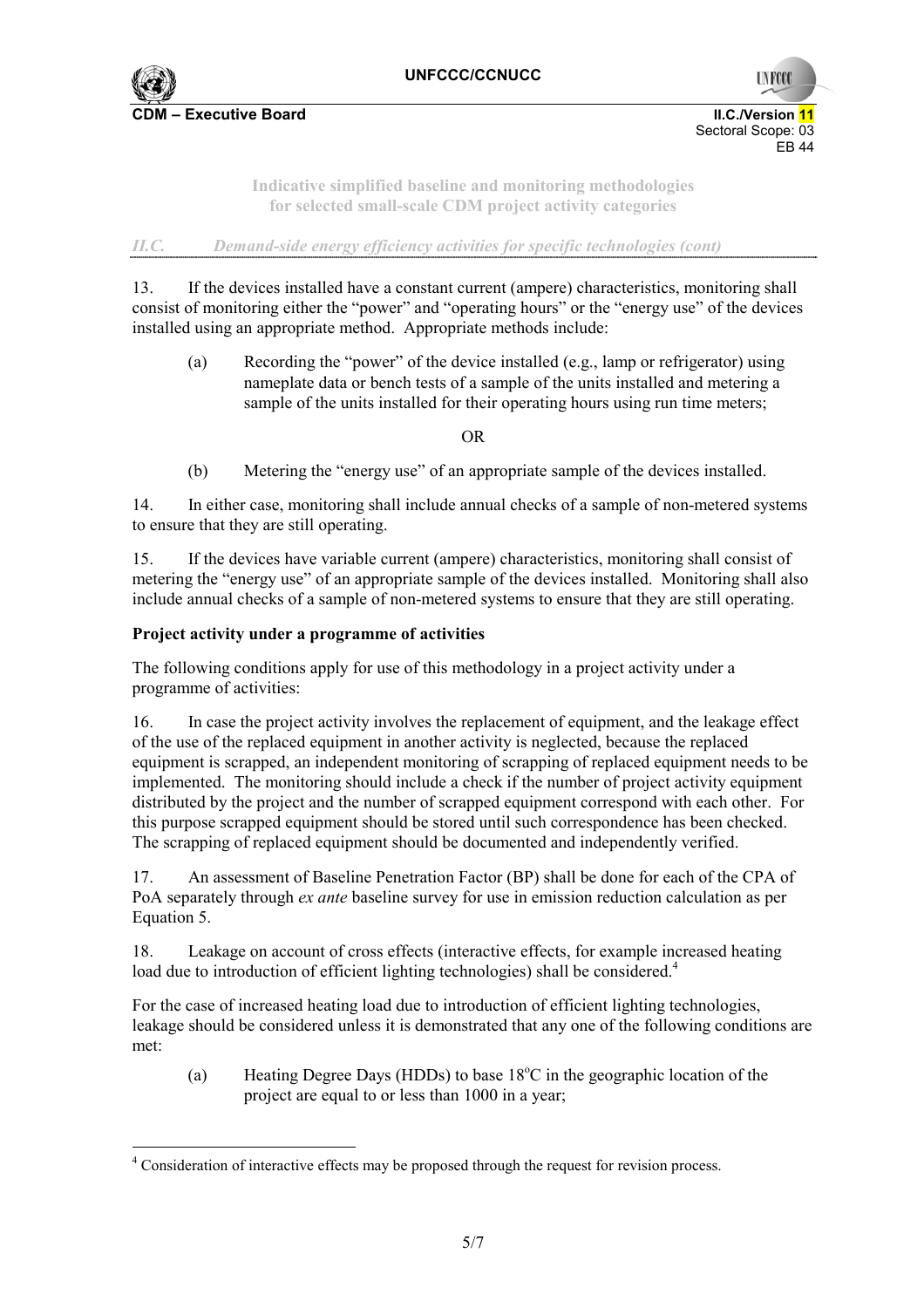

**UNFCC**  Sectoral Scope: 03 EB 44

> **Indicative simplified baseline and monitoring methodologies for selected small-scale CDM project activity categories**

*II.C. Demand-side energy efficiency activities for specific technologies (cont)*

- (b) The *ex ante* survey determines that space heating in the project location is not done for more than two months in a year;
- (c) There is less than 10% penetration of space heating equipment in the location of the project activity;
- (d) If the project activity is for distribution or installation of compact fluorescent lamps (CFLs) in residential applications the number of CFLs distributed per household is four or less.

- - - - -

#### **History of the document \***

| <b>Version</b> | Date                                     | Nature of revision                                                                                                                                                                                                                                                                                                                                   |
|----------------|------------------------------------------|------------------------------------------------------------------------------------------------------------------------------------------------------------------------------------------------------------------------------------------------------------------------------------------------------------------------------------------------------|
| 11             | $EB$ 44, Annex #<br>28 November 2008     | The revisions clarify the consideration of capacity increase of the<br>project equipment, electricity transmission and distribution (T&D)<br>losses in the baseline and cross effects of lighting and heating. With<br>regard to equipment containing refrigerants, the revisions clarify the<br>calculations of direct emissions from refrigerants. |
| 10             | <b>EB 41, Annex 17</b><br>02 August 2008 | Additional guidance on baseline selection for new facilities and for<br>capacity increase due to retrofit; consideration of electricity<br>transmission and distribution losses; guidance on treatment of direct<br>emissions from refrigerants where relevant.                                                                                      |
| 09             | EB 33, Annex 26<br>27 July 2007          | Revision of the approved small-scale methodology AMS II.C to allow for<br>its application under a programme of activities (PoA)                                                                                                                                                                                                                      |
| 08             | EB 28, Annex 29<br>15 December 2006      | The threshold of small-scale Type II methodologies was increased from<br>15 GWh to 60 GWh. The consideration of transmission and distribution<br>losses in the baseline estimation was removed.                                                                                                                                                      |

\* This document, together with the 'General Guidance' and all other approved SSC methodologies, was part of a single document entitled: Appendix B of the Simplified Modalities and Procedures for Small-Scale CDM project activities until version 07.